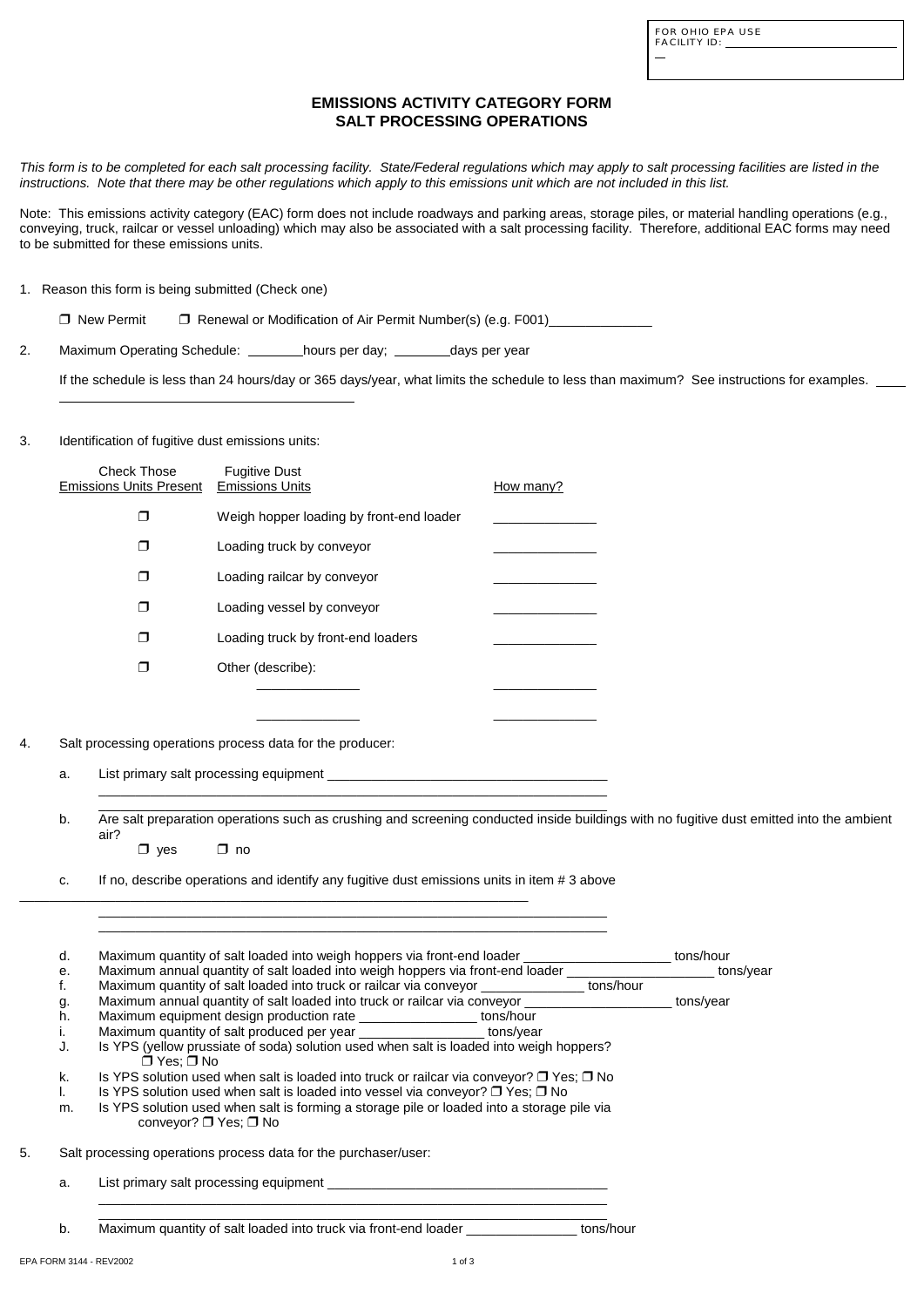c. Maximum annual quantity of salt loaded into truck via front-end loader \_\_\_\_\_\_\_\_\_\_\_\_\_\_\_\_\_\_\_\_ tons/year

EPA FORM 3144 - REV2002 2 of 3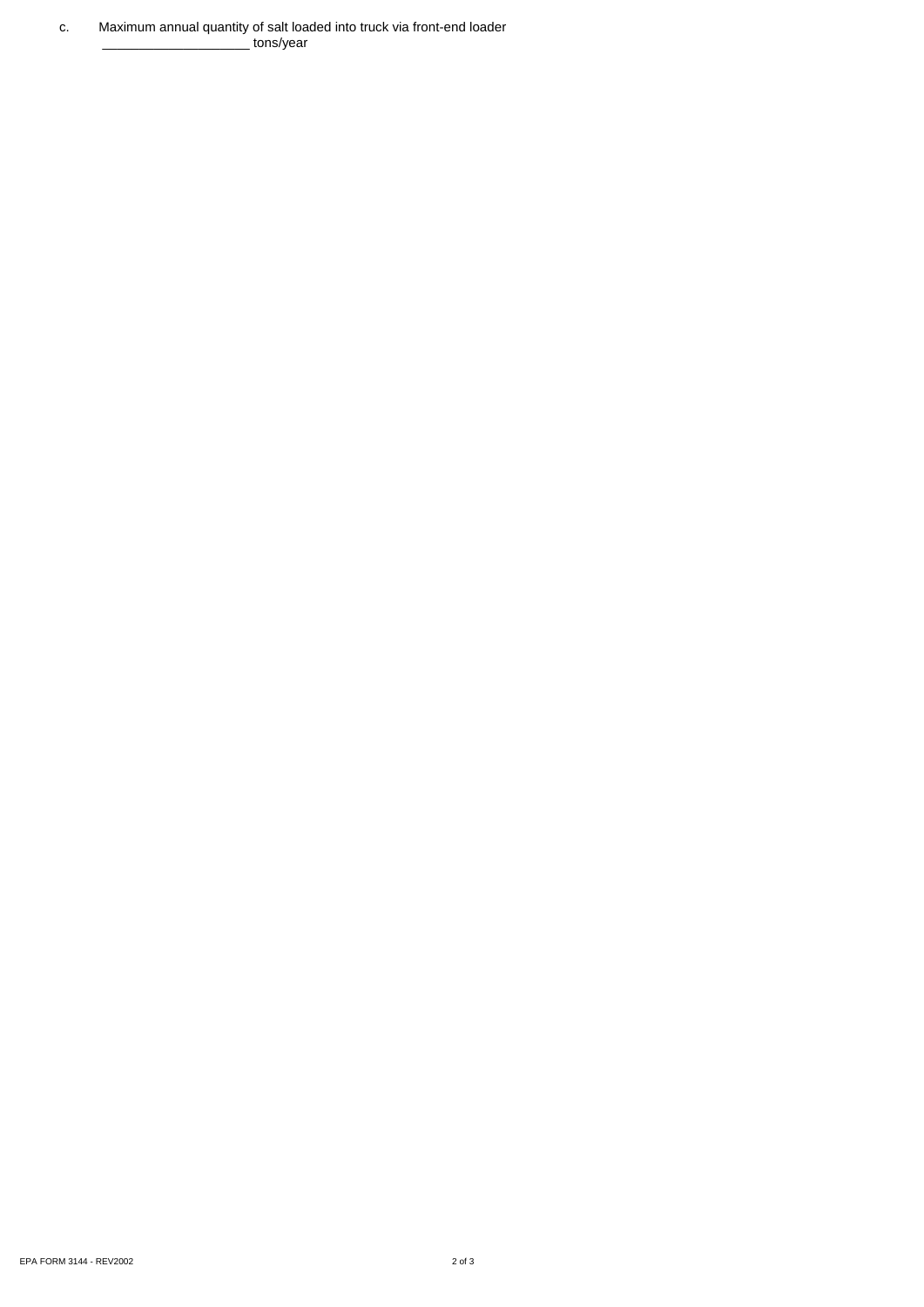6. Control methods to be used for fugitive dust emissions from salt processing operations:

| <b>Emissions Unit</b>                           | Enclosure, Control Equipment, Control Measures<br>(describe) | Overall<br>Control<br>Eff. (%) | <b>Basis for Overall Control Efficiency</b> |
|-------------------------------------------------|--------------------------------------------------------------|--------------------------------|---------------------------------------------|
| Salt Producer:                                  |                                                              |                                |                                             |
| Weigh hopper<br>loading by front-<br>end loader |                                                              |                                |                                             |
| Loading truck<br>by conveyor                    |                                                              |                                |                                             |
| Loading railcar<br>by conveyor                  |                                                              |                                |                                             |
| Loading vessel<br>by conveyor                   |                                                              |                                |                                             |
| Loading vessel<br>by front-end<br>loader        |                                                              |                                |                                             |
| Other<br>(describe):                            |                                                              |                                |                                             |
| Salt<br>Purchaser/User:                         |                                                              |                                |                                             |
| Loading truck<br>by front-end<br>loader         |                                                              |                                |                                             |
| Other<br>(describe):                            |                                                              |                                |                                             |